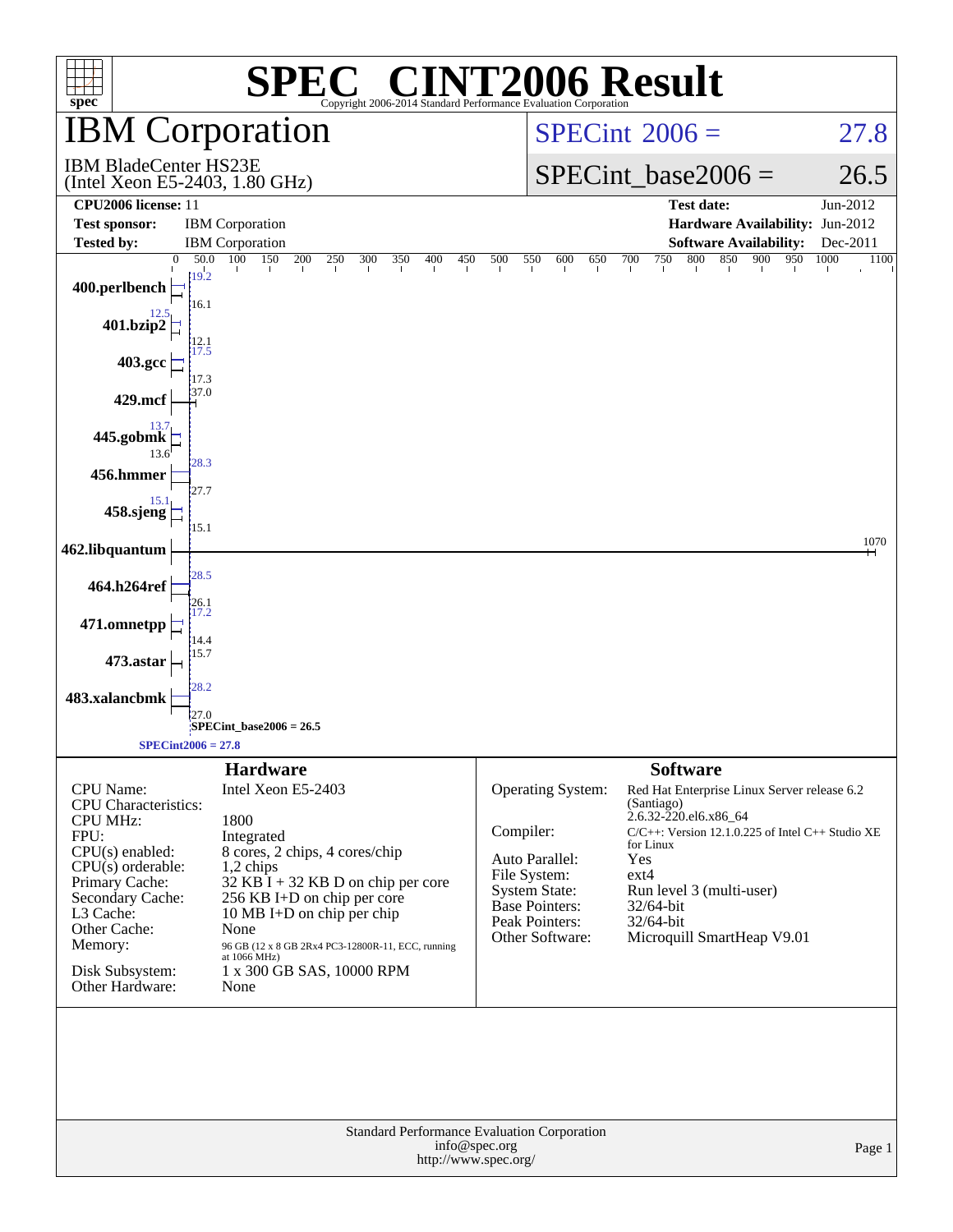

## IBM Corporation

#### $SPECint2006 = 27.8$  $SPECint2006 = 27.8$

IBM BladeCenter HS23E

(Intel Xeon E5-2403, 1.80 GHz)

SPECint base2006 =  $26.5$ 

**[CPU2006 license:](http://www.spec.org/auto/cpu2006/Docs/result-fields.html#CPU2006license)** 11 **[Test date:](http://www.spec.org/auto/cpu2006/Docs/result-fields.html#Testdate)** Jun-2012 **[Test sponsor:](http://www.spec.org/auto/cpu2006/Docs/result-fields.html#Testsponsor)** IBM Corporation **[Hardware Availability:](http://www.spec.org/auto/cpu2006/Docs/result-fields.html#HardwareAvailability)** Jun-2012 **[Tested by:](http://www.spec.org/auto/cpu2006/Docs/result-fields.html#Testedby)** IBM Corporation **[Software Availability:](http://www.spec.org/auto/cpu2006/Docs/result-fields.html#SoftwareAvailability)** Dec-2011

#### **[Results Table](http://www.spec.org/auto/cpu2006/Docs/result-fields.html#ResultsTable)**

|                    | <b>Base</b>               |                |                |                 |                |             | <b>Peak</b>    |              |                |              |                |              |
|--------------------|---------------------------|----------------|----------------|-----------------|----------------|-------------|----------------|--------------|----------------|--------------|----------------|--------------|
| <b>Benchmark</b>   | <b>Seconds</b>            | <b>Ratio</b>   | <b>Seconds</b> | Ratio           | <b>Seconds</b> | Ratio       | <b>Seconds</b> | <b>Ratio</b> | <b>Seconds</b> | <b>Ratio</b> | <b>Seconds</b> | <b>Ratio</b> |
| $ 400$ .perlbench  | 608                       | 16.1           | 608            | 16.1            | 607            | 16.1        | 510            | 19.2         | 509            | 19.2         | 510            | 19.1         |
| 401.bzip2          | 800                       | 12.1           | 798            | 12.1            | 799            | <u>12.1</u> | 774            | 12.5         | 774            | <u>12.5</u>  | 774            | 12.5         |
| $403.\mathrm{gcc}$ | 465                       | 17.3           | 465            | 17.3            | 466            | 17.3        | 459            | 17.5         | 460            | 17.5         | 460            | 17.5         |
| $429$ mcf          | 249                       | 36.6           | 246            | 37.0            | 246            | 37.1        | 249            | 36.6         | 246            | 37.0         | 246            | 37.1         |
| $445$ .gobmk       | 772                       | 13.6           | 771            | 13.6            | 772            | 13.6        | 768            | 13.7         | 768            | 13.7         | 767            | 13.7         |
| $456.$ hmmer       | 337                       | 27.7           | 337            | 27.7            | 336            | 27.7        | 330            | 28.3         | 330            | 28.3         | <b>330</b>     | 28.3         |
| $458$ .sjeng       | 800                       | 15.1           | 799            | 15.1            | 801            | 15.1        | 801            | 15.1         | 801            | 15.1         | 802            | 15.1         |
| 462.libquantum     | 19.5                      | 1060           | 19.3           | 1070            | 19.3           | 1070        | 19.5           | 1060         | 19.3           | 1070         | 19.3           | 1070         |
| 464.h264ref        | 848                       | 26.1           | 861            | 25.7            | 848            | 26.1        | 774            | 28.6         | 775            | 28.5         | 779            | 28.4         |
| 471.omnetpp        | 434                       | 14.4           | 434            | 14.4            | 435            | 14.4        | 362            | <u>17.2</u>  | 364            | 17.2         | 361            | 17.3         |
| $473$ . astar      | 446                       | 15.7           | 442            | 15.9            | 450            | 15.6        | 446            | 15.7         | 442            | 15.9         | 450            | 15.6         |
| 483.xalancbmk      | 255                       | 27.0           | 258            | 26.8            | 255            | 27.1        | 244            | 28.2         | 245            | 28.2         | 244            | 28.3         |
|                    | $\mathbf{D}$ $\mathbf{L}$ | $\overline{1}$ |                | $2.12 \pm 1.24$ |                | D.11        |                |              |                |              |                |              |

Results appear in the [order in which they were run.](http://www.spec.org/auto/cpu2006/Docs/result-fields.html#RunOrder) Bold underlined text [indicates a median measurement.](http://www.spec.org/auto/cpu2006/Docs/result-fields.html#Median)

#### **[Operating System Notes](http://www.spec.org/auto/cpu2006/Docs/result-fields.html#OperatingSystemNotes)**

Stack size set to unlimited using "ulimit -s unlimited"

#### **[Platform Notes](http://www.spec.org/auto/cpu2006/Docs/result-fields.html#PlatformNotes)**

 Operating Mode set to Maximum Perfomance in BIOS Sysinfo program /cpu2006.1.2/config/sysinfo.rev6800 \$Rev: 6800 \$ \$Date:: 2011-10-11 #\$ 6f2ebdff5032aaa42e583f96b07f99d3 running on angleshark-pete Wed Jun 13 17:28:15 2012

 This section contains SUT (System Under Test) info as seen by some common utilities. To remove or add to this section, see: <http://www.spec.org/cpu2006/Docs/config.html#sysinfo>

 From /proc/cpuinfo model name : Intel(R) Xeon(R) CPU E5-2403 0 @ 1.80GHz 2 "physical id"s (chips) 8 "processors" cores, siblings (Caution: counting these is hw and system dependent. The following excerpts from /proc/cpuinfo might not be reliable. Use with caution.) cpu cores : 4 siblings : 4 physical 0: cores 0 1 2 3 physical 1: cores 0 1 2 3 cache size : 10240 KB

From /proc/meminfo

Continued on next page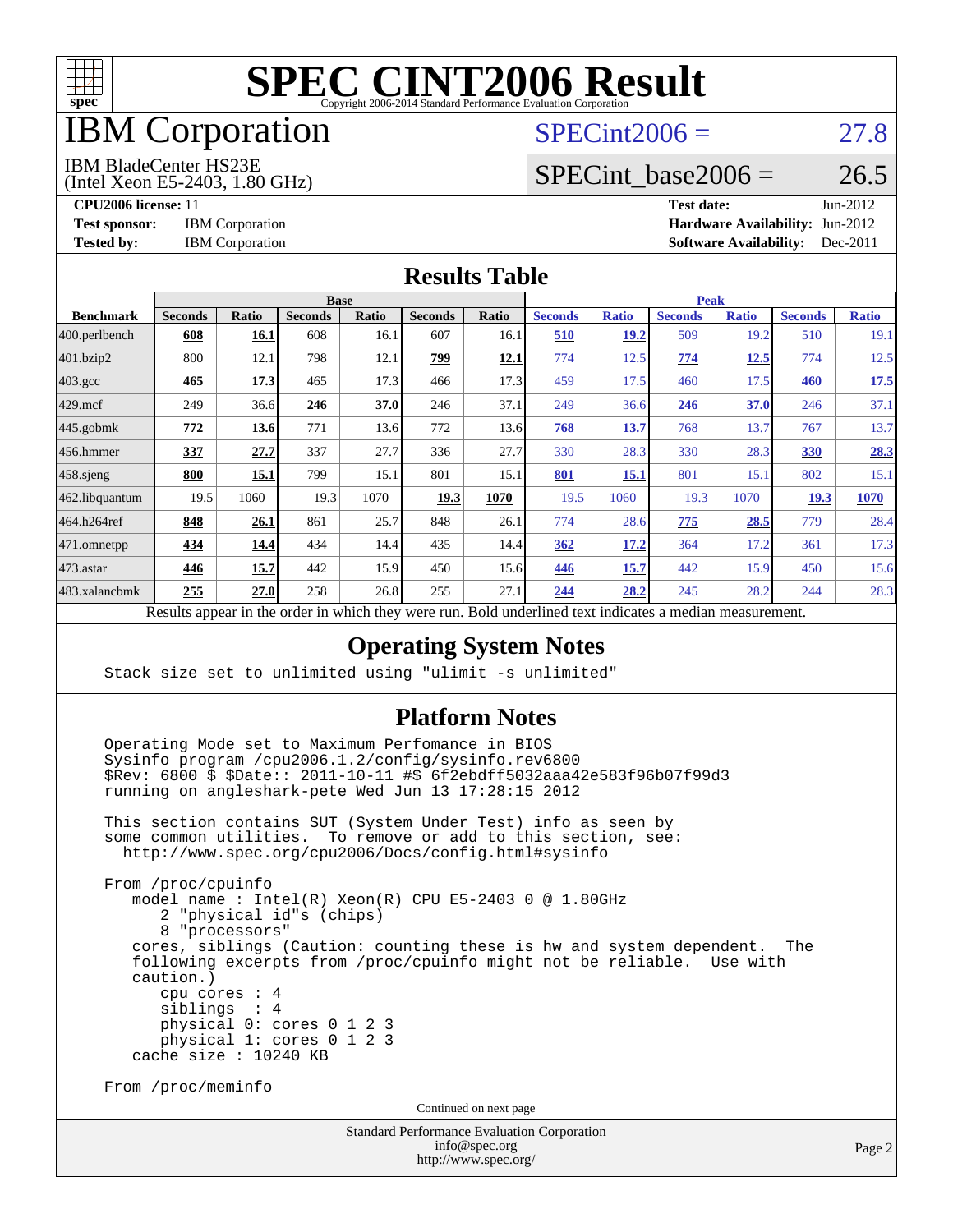

IBM Corporation

 $SPECint2006 = 27.8$  $SPECint2006 = 27.8$ 

(Intel Xeon E5-2403, 1.80 GHz) IBM BladeCenter HS23E

SPECint base2006 =  $26.5$ 

**[Test sponsor:](http://www.spec.org/auto/cpu2006/Docs/result-fields.html#Testsponsor)** IBM Corporation **IBM** Corporation **[Hardware Availability:](http://www.spec.org/auto/cpu2006/Docs/result-fields.html#HardwareAvailability)** Jun-2012 **[Tested by:](http://www.spec.org/auto/cpu2006/Docs/result-fields.html#Testedby)** IBM Corporation **IBM** Corporation **[Software Availability:](http://www.spec.org/auto/cpu2006/Docs/result-fields.html#SoftwareAvailability)** Dec-2011

**[CPU2006 license:](http://www.spec.org/auto/cpu2006/Docs/result-fields.html#CPU2006license)** 11 **[Test date:](http://www.spec.org/auto/cpu2006/Docs/result-fields.html#Testdate)** Jun-2012

#### **[Platform Notes \(Continued\)](http://www.spec.org/auto/cpu2006/Docs/result-fields.html#PlatformNotes)**

 MemTotal: 99044276 kB HugePages Total: 0 Hugepagesize: 2048 kB

 /usr/bin/lsb\_release -d Red Hat Enterprise Linux Server release 6.2 (Santiago)

From /etc/\*release\* /etc/\*version\*

 redhat-release: Red Hat Enterprise Linux Server release 6.2 (Santiago) system-release: Red Hat Enterprise Linux Server release 6.2 (Santiago) system-release-cpe: cpe:/o:redhat:enterprise\_linux:6server:ga:server

uname -a:

 Linux angleshark-pete 2.6.32-220.el6.x86\_64 #1 SMP Wed Nov 9 08:03:13 EST 2011 x86\_64 x86\_64 x86\_64 GNU/Linux

run-level 3 Jun 12 14:14

SPEC is set to: /cpu2006.1.2<br>Filesystem Type Size Size Used Avail Use% Mounted on /dev/mapper/vg\_anglesharkpet-lv\_root ext4 265G 36G 217G 15% /

 Additional information from dmidecode: Memory: 6x Micron 36JDYS1G72PZ-1G6M1 8 GB 1600 MHz 2 rank 6x Samsung M392B1K70DM0-CK0 8 GB 1600 MHz 2 rank

(End of data from sysinfo program)

#### **[General Notes](http://www.spec.org/auto/cpu2006/Docs/result-fields.html#GeneralNotes)**

Environment variables set by runspec before the start of the run: KMP\_AFFINITY = "granularity=fine,scatter" LD\_LIBRARY\_PATH = "/cpu2006.1.2/libs/32:/cpu2006.1.2/libs/64" OMP NUM THREADS = "8"

 Binaries compiled on a system with 1x Core i7-860 CPU + 8GB memory using RHEL5.5 Transparent Huge Pages enabled with: echo always > /sys/kernel/mm/redhat\_transparent\_hugepage/enabled

### **[Base Compiler Invocation](http://www.spec.org/auto/cpu2006/Docs/result-fields.html#BaseCompilerInvocation)**

[C benchmarks](http://www.spec.org/auto/cpu2006/Docs/result-fields.html#Cbenchmarks): [icc -m64](http://www.spec.org/cpu2006/results/res2012q3/cpu2006-20120618-22996.flags.html#user_CCbase_intel_icc_64bit_f346026e86af2a669e726fe758c88044)

[C++ benchmarks:](http://www.spec.org/auto/cpu2006/Docs/result-fields.html#CXXbenchmarks) [icpc -m64](http://www.spec.org/cpu2006/results/res2012q3/cpu2006-20120618-22996.flags.html#user_CXXbase_intel_icpc_64bit_fc66a5337ce925472a5c54ad6a0de310)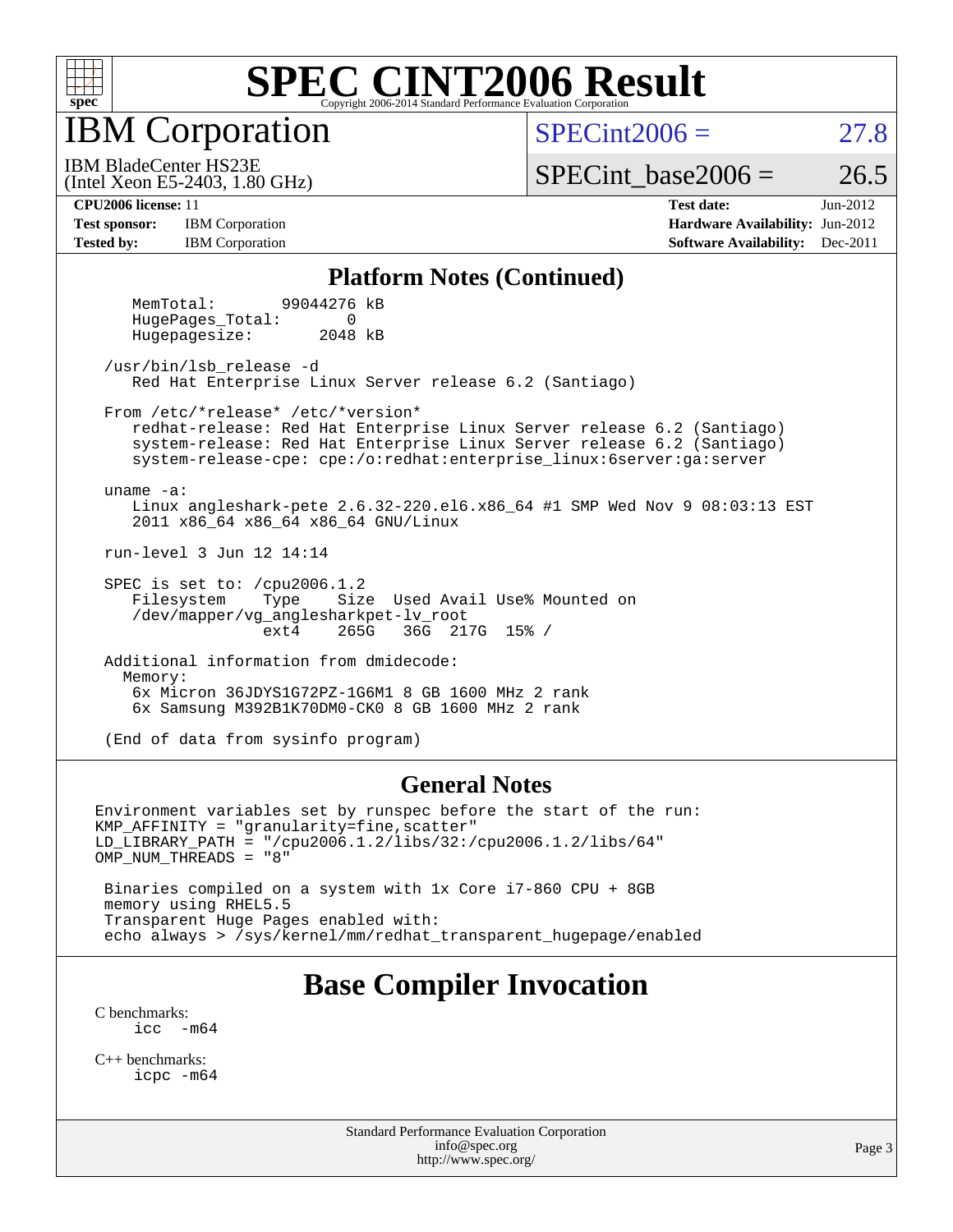

IBM Corporation

 $SPECint2006 = 27.8$  $SPECint2006 = 27.8$ 

IBM BladeCenter HS23E

(Intel Xeon E5-2403, 1.80 GHz)

SPECint base2006 =  $26.5$ 

**[CPU2006 license:](http://www.spec.org/auto/cpu2006/Docs/result-fields.html#CPU2006license)** 11 **[Test date:](http://www.spec.org/auto/cpu2006/Docs/result-fields.html#Testdate)** Jun-2012

# **[Tested by:](http://www.spec.org/auto/cpu2006/Docs/result-fields.html#Testedby)** IBM Corporation **[Software Availability:](http://www.spec.org/auto/cpu2006/Docs/result-fields.html#SoftwareAvailability)** Dec-2011

**[Test sponsor:](http://www.spec.org/auto/cpu2006/Docs/result-fields.html#Testsponsor)** IBM Corporation **[Hardware Availability:](http://www.spec.org/auto/cpu2006/Docs/result-fields.html#HardwareAvailability)** Jun-2012

### **[Base Portability Flags](http://www.spec.org/auto/cpu2006/Docs/result-fields.html#BasePortabilityFlags)**

 400.perlbench: [-DSPEC\\_CPU\\_LP64](http://www.spec.org/cpu2006/results/res2012q3/cpu2006-20120618-22996.flags.html#b400.perlbench_basePORTABILITY_DSPEC_CPU_LP64) [-DSPEC\\_CPU\\_LINUX\\_X64](http://www.spec.org/cpu2006/results/res2012q3/cpu2006-20120618-22996.flags.html#b400.perlbench_baseCPORTABILITY_DSPEC_CPU_LINUX_X64) 401.bzip2: [-DSPEC\\_CPU\\_LP64](http://www.spec.org/cpu2006/results/res2012q3/cpu2006-20120618-22996.flags.html#suite_basePORTABILITY401_bzip2_DSPEC_CPU_LP64) 403.gcc: [-DSPEC\\_CPU\\_LP64](http://www.spec.org/cpu2006/results/res2012q3/cpu2006-20120618-22996.flags.html#suite_basePORTABILITY403_gcc_DSPEC_CPU_LP64) 429.mcf: [-DSPEC\\_CPU\\_LP64](http://www.spec.org/cpu2006/results/res2012q3/cpu2006-20120618-22996.flags.html#suite_basePORTABILITY429_mcf_DSPEC_CPU_LP64) 445.gobmk: [-DSPEC\\_CPU\\_LP64](http://www.spec.org/cpu2006/results/res2012q3/cpu2006-20120618-22996.flags.html#suite_basePORTABILITY445_gobmk_DSPEC_CPU_LP64) 456.hmmer: [-DSPEC\\_CPU\\_LP64](http://www.spec.org/cpu2006/results/res2012q3/cpu2006-20120618-22996.flags.html#suite_basePORTABILITY456_hmmer_DSPEC_CPU_LP64) 458.sjeng: [-DSPEC\\_CPU\\_LP64](http://www.spec.org/cpu2006/results/res2012q3/cpu2006-20120618-22996.flags.html#suite_basePORTABILITY458_sjeng_DSPEC_CPU_LP64) 462.libquantum: [-DSPEC\\_CPU\\_LP64](http://www.spec.org/cpu2006/results/res2012q3/cpu2006-20120618-22996.flags.html#suite_basePORTABILITY462_libquantum_DSPEC_CPU_LP64) [-DSPEC\\_CPU\\_LINUX](http://www.spec.org/cpu2006/results/res2012q3/cpu2006-20120618-22996.flags.html#b462.libquantum_baseCPORTABILITY_DSPEC_CPU_LINUX) 464.h264ref: [-DSPEC\\_CPU\\_LP64](http://www.spec.org/cpu2006/results/res2012q3/cpu2006-20120618-22996.flags.html#suite_basePORTABILITY464_h264ref_DSPEC_CPU_LP64) 471.omnetpp: [-DSPEC\\_CPU\\_LP64](http://www.spec.org/cpu2006/results/res2012q3/cpu2006-20120618-22996.flags.html#suite_basePORTABILITY471_omnetpp_DSPEC_CPU_LP64) 473.astar: [-DSPEC\\_CPU\\_LP64](http://www.spec.org/cpu2006/results/res2012q3/cpu2006-20120618-22996.flags.html#suite_basePORTABILITY473_astar_DSPEC_CPU_LP64) 483.xalancbmk: [-DSPEC\\_CPU\\_LP64](http://www.spec.org/cpu2006/results/res2012q3/cpu2006-20120618-22996.flags.html#suite_basePORTABILITY483_xalancbmk_DSPEC_CPU_LP64) [-DSPEC\\_CPU\\_LINUX](http://www.spec.org/cpu2006/results/res2012q3/cpu2006-20120618-22996.flags.html#b483.xalancbmk_baseCXXPORTABILITY_DSPEC_CPU_LINUX)

#### **[Base Optimization Flags](http://www.spec.org/auto/cpu2006/Docs/result-fields.html#BaseOptimizationFlags)**

[C benchmarks](http://www.spec.org/auto/cpu2006/Docs/result-fields.html#Cbenchmarks):

[-xSSE4.2](http://www.spec.org/cpu2006/results/res2012q3/cpu2006-20120618-22996.flags.html#user_CCbase_f-xSSE42_f91528193cf0b216347adb8b939d4107) [-ipo](http://www.spec.org/cpu2006/results/res2012q3/cpu2006-20120618-22996.flags.html#user_CCbase_f-ipo) [-O3](http://www.spec.org/cpu2006/results/res2012q3/cpu2006-20120618-22996.flags.html#user_CCbase_f-O3) [-no-prec-div](http://www.spec.org/cpu2006/results/res2012q3/cpu2006-20120618-22996.flags.html#user_CCbase_f-no-prec-div) [-parallel](http://www.spec.org/cpu2006/results/res2012q3/cpu2006-20120618-22996.flags.html#user_CCbase_f-parallel) [-opt-prefetch](http://www.spec.org/cpu2006/results/res2012q3/cpu2006-20120618-22996.flags.html#user_CCbase_f-opt-prefetch) [-auto-p32](http://www.spec.org/cpu2006/results/res2012q3/cpu2006-20120618-22996.flags.html#user_CCbase_f-auto-p32)

[C++ benchmarks:](http://www.spec.org/auto/cpu2006/Docs/result-fields.html#CXXbenchmarks)

[-xSSE4.2](http://www.spec.org/cpu2006/results/res2012q3/cpu2006-20120618-22996.flags.html#user_CXXbase_f-xSSE42_f91528193cf0b216347adb8b939d4107) [-ipo](http://www.spec.org/cpu2006/results/res2012q3/cpu2006-20120618-22996.flags.html#user_CXXbase_f-ipo) [-O3](http://www.spec.org/cpu2006/results/res2012q3/cpu2006-20120618-22996.flags.html#user_CXXbase_f-O3) [-no-prec-div](http://www.spec.org/cpu2006/results/res2012q3/cpu2006-20120618-22996.flags.html#user_CXXbase_f-no-prec-div) [-opt-prefetch](http://www.spec.org/cpu2006/results/res2012q3/cpu2006-20120618-22996.flags.html#user_CXXbase_f-opt-prefetch) [-auto-p32](http://www.spec.org/cpu2006/results/res2012q3/cpu2006-20120618-22996.flags.html#user_CXXbase_f-auto-p32) [-Wl,-z,muldefs](http://www.spec.org/cpu2006/results/res2012q3/cpu2006-20120618-22996.flags.html#user_CXXbase_link_force_multiple1_74079c344b956b9658436fd1b6dd3a8a) [-L/smartheap -lsmartheap64](http://www.spec.org/cpu2006/results/res2012q3/cpu2006-20120618-22996.flags.html#user_CXXbase_SmartHeap64_5e654037dadeae1fe403ab4b4466e60b)

#### **[Base Other Flags](http://www.spec.org/auto/cpu2006/Docs/result-fields.html#BaseOtherFlags)**

[C benchmarks](http://www.spec.org/auto/cpu2006/Docs/result-fields.html#Cbenchmarks):

403.gcc: [-Dalloca=\\_alloca](http://www.spec.org/cpu2006/results/res2012q3/cpu2006-20120618-22996.flags.html#b403.gcc_baseEXTRA_CFLAGS_Dalloca_be3056838c12de2578596ca5467af7f3)

## **[Peak Compiler Invocation](http://www.spec.org/auto/cpu2006/Docs/result-fields.html#PeakCompilerInvocation)**

[C benchmarks \(except as noted below\)](http://www.spec.org/auto/cpu2006/Docs/result-fields.html#Cbenchmarksexceptasnotedbelow):

[icc -m64](http://www.spec.org/cpu2006/results/res2012q3/cpu2006-20120618-22996.flags.html#user_CCpeak_intel_icc_64bit_f346026e86af2a669e726fe758c88044)

400.perlbench: [icc -m32](http://www.spec.org/cpu2006/results/res2012q3/cpu2006-20120618-22996.flags.html#user_peakCCLD400_perlbench_intel_icc_a6a621f8d50482236b970c6ac5f55f93)

445.gobmk: [icc -m32](http://www.spec.org/cpu2006/results/res2012q3/cpu2006-20120618-22996.flags.html#user_peakCCLD445_gobmk_intel_icc_a6a621f8d50482236b970c6ac5f55f93)

464.h264ref: [icc -m32](http://www.spec.org/cpu2006/results/res2012q3/cpu2006-20120618-22996.flags.html#user_peakCCLD464_h264ref_intel_icc_a6a621f8d50482236b970c6ac5f55f93)

[C++ benchmarks \(except as noted below\):](http://www.spec.org/auto/cpu2006/Docs/result-fields.html#CXXbenchmarksexceptasnotedbelow) [icpc -m32](http://www.spec.org/cpu2006/results/res2012q3/cpu2006-20120618-22996.flags.html#user_CXXpeak_intel_icpc_4e5a5ef1a53fd332b3c49e69c3330699)

473.astar: [icpc -m64](http://www.spec.org/cpu2006/results/res2012q3/cpu2006-20120618-22996.flags.html#user_peakCXXLD473_astar_intel_icpc_64bit_fc66a5337ce925472a5c54ad6a0de310)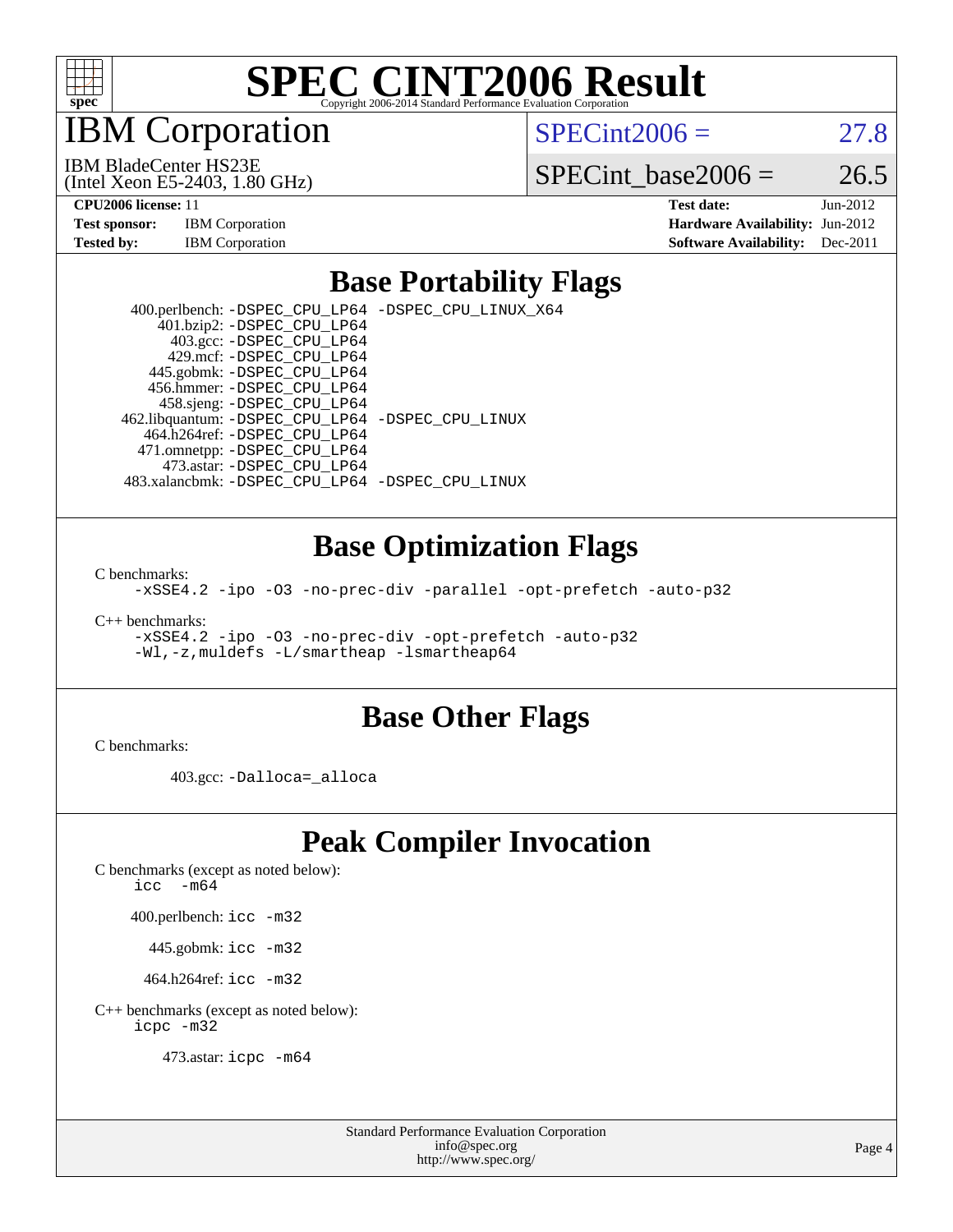

IBM Corporation

 $SPECint2006 = 27.8$  $SPECint2006 = 27.8$ 

IBM BladeCenter HS23E

(Intel Xeon E5-2403, 1.80 GHz)

SPECint base2006 =  $26.5$ 

**[CPU2006 license:](http://www.spec.org/auto/cpu2006/Docs/result-fields.html#CPU2006license)** 11 **[Test date:](http://www.spec.org/auto/cpu2006/Docs/result-fields.html#Testdate)** Jun-2012 **[Test sponsor:](http://www.spec.org/auto/cpu2006/Docs/result-fields.html#Testsponsor)** IBM Corporation **[Hardware Availability:](http://www.spec.org/auto/cpu2006/Docs/result-fields.html#HardwareAvailability)** Jun-2012 **[Tested by:](http://www.spec.org/auto/cpu2006/Docs/result-fields.html#Testedby)** IBM Corporation **[Software Availability:](http://www.spec.org/auto/cpu2006/Docs/result-fields.html#SoftwareAvailability)** Dec-2011

#### **[Peak Portability Flags](http://www.spec.org/auto/cpu2006/Docs/result-fields.html#PeakPortabilityFlags)**

 400.perlbench: [-DSPEC\\_CPU\\_LINUX\\_IA32](http://www.spec.org/cpu2006/results/res2012q3/cpu2006-20120618-22996.flags.html#b400.perlbench_peakCPORTABILITY_DSPEC_CPU_LINUX_IA32) 401.bzip2: [-DSPEC\\_CPU\\_LP64](http://www.spec.org/cpu2006/results/res2012q3/cpu2006-20120618-22996.flags.html#suite_peakPORTABILITY401_bzip2_DSPEC_CPU_LP64) 403.gcc: [-DSPEC\\_CPU\\_LP64](http://www.spec.org/cpu2006/results/res2012q3/cpu2006-20120618-22996.flags.html#suite_peakPORTABILITY403_gcc_DSPEC_CPU_LP64) 429.mcf: [-DSPEC\\_CPU\\_LP64](http://www.spec.org/cpu2006/results/res2012q3/cpu2006-20120618-22996.flags.html#suite_peakPORTABILITY429_mcf_DSPEC_CPU_LP64) 456.hmmer: [-DSPEC\\_CPU\\_LP64](http://www.spec.org/cpu2006/results/res2012q3/cpu2006-20120618-22996.flags.html#suite_peakPORTABILITY456_hmmer_DSPEC_CPU_LP64) 458.sjeng: [-DSPEC\\_CPU\\_LP64](http://www.spec.org/cpu2006/results/res2012q3/cpu2006-20120618-22996.flags.html#suite_peakPORTABILITY458_sjeng_DSPEC_CPU_LP64) 462.libquantum: [-DSPEC\\_CPU\\_LP64](http://www.spec.org/cpu2006/results/res2012q3/cpu2006-20120618-22996.flags.html#suite_peakPORTABILITY462_libquantum_DSPEC_CPU_LP64) [-DSPEC\\_CPU\\_LINUX](http://www.spec.org/cpu2006/results/res2012q3/cpu2006-20120618-22996.flags.html#b462.libquantum_peakCPORTABILITY_DSPEC_CPU_LINUX) 473.astar: [-DSPEC\\_CPU\\_LP64](http://www.spec.org/cpu2006/results/res2012q3/cpu2006-20120618-22996.flags.html#suite_peakPORTABILITY473_astar_DSPEC_CPU_LP64) 483.xalancbmk: [-DSPEC\\_CPU\\_LINUX](http://www.spec.org/cpu2006/results/res2012q3/cpu2006-20120618-22996.flags.html#b483.xalancbmk_peakCXXPORTABILITY_DSPEC_CPU_LINUX)

## **[Peak Optimization Flags](http://www.spec.org/auto/cpu2006/Docs/result-fields.html#PeakOptimizationFlags)**

[C benchmarks](http://www.spec.org/auto/cpu2006/Docs/result-fields.html#Cbenchmarks):

 400.perlbench: [-xSSE4.2](http://www.spec.org/cpu2006/results/res2012q3/cpu2006-20120618-22996.flags.html#user_peakPASS2_CFLAGSPASS2_LDCFLAGS400_perlbench_f-xSSE42_f91528193cf0b216347adb8b939d4107)(pass 2) [-prof-gen](http://www.spec.org/cpu2006/results/res2012q3/cpu2006-20120618-22996.flags.html#user_peakPASS1_CFLAGSPASS1_LDCFLAGS400_perlbench_prof_gen_e43856698f6ca7b7e442dfd80e94a8fc)(pass 1) [-ipo](http://www.spec.org/cpu2006/results/res2012q3/cpu2006-20120618-22996.flags.html#user_peakPASS2_CFLAGSPASS2_LDCFLAGS400_perlbench_f-ipo)(pass 2) [-O3](http://www.spec.org/cpu2006/results/res2012q3/cpu2006-20120618-22996.flags.html#user_peakPASS2_CFLAGSPASS2_LDCFLAGS400_perlbench_f-O3)(pass 2) [-no-prec-div](http://www.spec.org/cpu2006/results/res2012q3/cpu2006-20120618-22996.flags.html#user_peakPASS2_CFLAGSPASS2_LDCFLAGS400_perlbench_f-no-prec-div)(pass 2) [-prof-use](http://www.spec.org/cpu2006/results/res2012q3/cpu2006-20120618-22996.flags.html#user_peakPASS2_CFLAGSPASS2_LDCFLAGS400_perlbench_prof_use_bccf7792157ff70d64e32fe3e1250b55)(pass 2) [-opt-prefetch](http://www.spec.org/cpu2006/results/res2012q3/cpu2006-20120618-22996.flags.html#user_peakCOPTIMIZE400_perlbench_f-opt-prefetch) [-ansi-alias](http://www.spec.org/cpu2006/results/res2012q3/cpu2006-20120618-22996.flags.html#user_peakCOPTIMIZE400_perlbench_f-ansi-alias) 401.bzip2: [-xSSE4.2](http://www.spec.org/cpu2006/results/res2012q3/cpu2006-20120618-22996.flags.html#user_peakPASS2_CFLAGSPASS2_LDCFLAGS401_bzip2_f-xSSE42_f91528193cf0b216347adb8b939d4107)(pass 2) [-prof-gen](http://www.spec.org/cpu2006/results/res2012q3/cpu2006-20120618-22996.flags.html#user_peakPASS1_CFLAGSPASS1_LDCFLAGS401_bzip2_prof_gen_e43856698f6ca7b7e442dfd80e94a8fc)(pass 1) [-ipo](http://www.spec.org/cpu2006/results/res2012q3/cpu2006-20120618-22996.flags.html#user_peakPASS2_CFLAGSPASS2_LDCFLAGS401_bzip2_f-ipo)(pass 2) [-O3](http://www.spec.org/cpu2006/results/res2012q3/cpu2006-20120618-22996.flags.html#user_peakPASS2_CFLAGSPASS2_LDCFLAGS401_bzip2_f-O3)(pass 2) [-no-prec-div](http://www.spec.org/cpu2006/results/res2012q3/cpu2006-20120618-22996.flags.html#user_peakCOPTIMIZEPASS2_CFLAGSPASS2_LDCFLAGS401_bzip2_f-no-prec-div) [-prof-use](http://www.spec.org/cpu2006/results/res2012q3/cpu2006-20120618-22996.flags.html#user_peakPASS2_CFLAGSPASS2_LDCFLAGS401_bzip2_prof_use_bccf7792157ff70d64e32fe3e1250b55)(pass 2) [-auto-ilp32](http://www.spec.org/cpu2006/results/res2012q3/cpu2006-20120618-22996.flags.html#user_peakCOPTIMIZE401_bzip2_f-auto-ilp32) [-opt-prefetch](http://www.spec.org/cpu2006/results/res2012q3/cpu2006-20120618-22996.flags.html#user_peakCOPTIMIZE401_bzip2_f-opt-prefetch) [-ansi-alias](http://www.spec.org/cpu2006/results/res2012q3/cpu2006-20120618-22996.flags.html#user_peakCOPTIMIZE401_bzip2_f-ansi-alias) 403.gcc: [-xSSE4.2](http://www.spec.org/cpu2006/results/res2012q3/cpu2006-20120618-22996.flags.html#user_peakCOPTIMIZE403_gcc_f-xSSE42_f91528193cf0b216347adb8b939d4107) [-ipo](http://www.spec.org/cpu2006/results/res2012q3/cpu2006-20120618-22996.flags.html#user_peakCOPTIMIZE403_gcc_f-ipo) [-O3](http://www.spec.org/cpu2006/results/res2012q3/cpu2006-20120618-22996.flags.html#user_peakCOPTIMIZE403_gcc_f-O3) [-no-prec-div](http://www.spec.org/cpu2006/results/res2012q3/cpu2006-20120618-22996.flags.html#user_peakCOPTIMIZE403_gcc_f-no-prec-div) [-inline-calloc](http://www.spec.org/cpu2006/results/res2012q3/cpu2006-20120618-22996.flags.html#user_peakCOPTIMIZE403_gcc_f-inline-calloc) [-opt-malloc-options=3](http://www.spec.org/cpu2006/results/res2012q3/cpu2006-20120618-22996.flags.html#user_peakCOPTIMIZE403_gcc_f-opt-malloc-options_13ab9b803cf986b4ee62f0a5998c2238) [-auto-ilp32](http://www.spec.org/cpu2006/results/res2012q3/cpu2006-20120618-22996.flags.html#user_peakCOPTIMIZE403_gcc_f-auto-ilp32)  $429$ .mcf: basepeak = yes 445.gobmk: [-xSSE4.2](http://www.spec.org/cpu2006/results/res2012q3/cpu2006-20120618-22996.flags.html#user_peakPASS2_CFLAGSPASS2_LDCFLAGS445_gobmk_f-xSSE42_f91528193cf0b216347adb8b939d4107)(pass 2) [-prof-gen](http://www.spec.org/cpu2006/results/res2012q3/cpu2006-20120618-22996.flags.html#user_peakPASS1_CFLAGSPASS1_LDCFLAGS445_gobmk_prof_gen_e43856698f6ca7b7e442dfd80e94a8fc)(pass 1) [-prof-use](http://www.spec.org/cpu2006/results/res2012q3/cpu2006-20120618-22996.flags.html#user_peakPASS2_CFLAGSPASS2_LDCFLAGS445_gobmk_prof_use_bccf7792157ff70d64e32fe3e1250b55)(pass 2) [-ansi-alias](http://www.spec.org/cpu2006/results/res2012q3/cpu2006-20120618-22996.flags.html#user_peakCOPTIMIZE445_gobmk_f-ansi-alias) 456.hmmer: [-xSSE4.2](http://www.spec.org/cpu2006/results/res2012q3/cpu2006-20120618-22996.flags.html#user_peakCOPTIMIZE456_hmmer_f-xSSE42_f91528193cf0b216347adb8b939d4107) [-ipo](http://www.spec.org/cpu2006/results/res2012q3/cpu2006-20120618-22996.flags.html#user_peakCOPTIMIZE456_hmmer_f-ipo) [-O3](http://www.spec.org/cpu2006/results/res2012q3/cpu2006-20120618-22996.flags.html#user_peakCOPTIMIZE456_hmmer_f-O3) [-no-prec-div](http://www.spec.org/cpu2006/results/res2012q3/cpu2006-20120618-22996.flags.html#user_peakCOPTIMIZE456_hmmer_f-no-prec-div) [-unroll2](http://www.spec.org/cpu2006/results/res2012q3/cpu2006-20120618-22996.flags.html#user_peakCOPTIMIZE456_hmmer_f-unroll_784dae83bebfb236979b41d2422d7ec2) [-auto-ilp32](http://www.spec.org/cpu2006/results/res2012q3/cpu2006-20120618-22996.flags.html#user_peakCOPTIMIZE456_hmmer_f-auto-ilp32) [-ansi-alias](http://www.spec.org/cpu2006/results/res2012q3/cpu2006-20120618-22996.flags.html#user_peakCOPTIMIZE456_hmmer_f-ansi-alias) 458.sjeng: [-xSSE4.2](http://www.spec.org/cpu2006/results/res2012q3/cpu2006-20120618-22996.flags.html#user_peakPASS2_CFLAGSPASS2_LDCFLAGS458_sjeng_f-xSSE42_f91528193cf0b216347adb8b939d4107)(pass 2) [-prof-gen](http://www.spec.org/cpu2006/results/res2012q3/cpu2006-20120618-22996.flags.html#user_peakPASS1_CFLAGSPASS1_LDCFLAGS458_sjeng_prof_gen_e43856698f6ca7b7e442dfd80e94a8fc)(pass 1) [-ipo](http://www.spec.org/cpu2006/results/res2012q3/cpu2006-20120618-22996.flags.html#user_peakPASS2_CFLAGSPASS2_LDCFLAGS458_sjeng_f-ipo)(pass 2) [-O3](http://www.spec.org/cpu2006/results/res2012q3/cpu2006-20120618-22996.flags.html#user_peakPASS2_CFLAGSPASS2_LDCFLAGS458_sjeng_f-O3)(pass 2) [-no-prec-div](http://www.spec.org/cpu2006/results/res2012q3/cpu2006-20120618-22996.flags.html#user_peakPASS2_CFLAGSPASS2_LDCFLAGS458_sjeng_f-no-prec-div)(pass 2) [-prof-use](http://www.spec.org/cpu2006/results/res2012q3/cpu2006-20120618-22996.flags.html#user_peakPASS2_CFLAGSPASS2_LDCFLAGS458_sjeng_prof_use_bccf7792157ff70d64e32fe3e1250b55)(pass 2) [-unroll4](http://www.spec.org/cpu2006/results/res2012q3/cpu2006-20120618-22996.flags.html#user_peakCOPTIMIZE458_sjeng_f-unroll_4e5e4ed65b7fd20bdcd365bec371b81f)  $462$ .libquantum: basepeak = yes  $464.h264 \text{ref}: -x \text{SSE4}.2(\text{pass 2}) - \text{prof-qen}(\text{pass 1}) - \text{ipo}(\text{pass 2})$ [-O3](http://www.spec.org/cpu2006/results/res2012q3/cpu2006-20120618-22996.flags.html#user_peakPASS2_CFLAGSPASS2_LDCFLAGS464_h264ref_f-O3)(pass 2) [-no-prec-div](http://www.spec.org/cpu2006/results/res2012q3/cpu2006-20120618-22996.flags.html#user_peakPASS2_CFLAGSPASS2_LDCFLAGS464_h264ref_f-no-prec-div)(pass 2) [-prof-use](http://www.spec.org/cpu2006/results/res2012q3/cpu2006-20120618-22996.flags.html#user_peakPASS2_CFLAGSPASS2_LDCFLAGS464_h264ref_prof_use_bccf7792157ff70d64e32fe3e1250b55)(pass 2) [-unroll2](http://www.spec.org/cpu2006/results/res2012q3/cpu2006-20120618-22996.flags.html#user_peakCOPTIMIZE464_h264ref_f-unroll_784dae83bebfb236979b41d2422d7ec2) [-ansi-alias](http://www.spec.org/cpu2006/results/res2012q3/cpu2006-20120618-22996.flags.html#user_peakCOPTIMIZE464_h264ref_f-ansi-alias) [C++ benchmarks:](http://www.spec.org/auto/cpu2006/Docs/result-fields.html#CXXbenchmarks) 471.omnetpp: [-xSSE4.2](http://www.spec.org/cpu2006/results/res2012q3/cpu2006-20120618-22996.flags.html#user_peakPASS2_CXXFLAGSPASS2_LDCXXFLAGS471_omnetpp_f-xSSE42_f91528193cf0b216347adb8b939d4107)(pass 2) [-prof-gen](http://www.spec.org/cpu2006/results/res2012q3/cpu2006-20120618-22996.flags.html#user_peakPASS1_CXXFLAGSPASS1_LDCXXFLAGS471_omnetpp_prof_gen_e43856698f6ca7b7e442dfd80e94a8fc)(pass 1) [-ipo](http://www.spec.org/cpu2006/results/res2012q3/cpu2006-20120618-22996.flags.html#user_peakPASS2_CXXFLAGSPASS2_LDCXXFLAGS471_omnetpp_f-ipo)(pass 2) [-O3](http://www.spec.org/cpu2006/results/res2012q3/cpu2006-20120618-22996.flags.html#user_peakPASS2_CXXFLAGSPASS2_LDCXXFLAGS471_omnetpp_f-O3)(pass 2) [-no-prec-div](http://www.spec.org/cpu2006/results/res2012q3/cpu2006-20120618-22996.flags.html#user_peakPASS2_CXXFLAGSPASS2_LDCXXFLAGS471_omnetpp_f-no-prec-div)(pass 2) [-prof-use](http://www.spec.org/cpu2006/results/res2012q3/cpu2006-20120618-22996.flags.html#user_peakPASS2_CXXFLAGSPASS2_LDCXXFLAGS471_omnetpp_prof_use_bccf7792157ff70d64e32fe3e1250b55)(pass 2) [-opt-ra-region-strategy=block](http://www.spec.org/cpu2006/results/res2012q3/cpu2006-20120618-22996.flags.html#user_peakCXXOPTIMIZE471_omnetpp_f-opt-ra-region-strategy_5382940c29ea30302d682fc74bfe0147) [-ansi-alias](http://www.spec.org/cpu2006/results/res2012q3/cpu2006-20120618-22996.flags.html#user_peakCXXOPTIMIZE471_omnetpp_f-ansi-alias) [-Wl,-z,muldefs](http://www.spec.org/cpu2006/results/res2012q3/cpu2006-20120618-22996.flags.html#user_peakEXTRA_LDFLAGS471_omnetpp_link_force_multiple1_74079c344b956b9658436fd1b6dd3a8a) [-L/smartheap -lsmartheap](http://www.spec.org/cpu2006/results/res2012q3/cpu2006-20120618-22996.flags.html#user_peakEXTRA_LIBS471_omnetpp_SmartHeap_7c9e394a5779e1a7fec7c221e123830c) Continued on next page